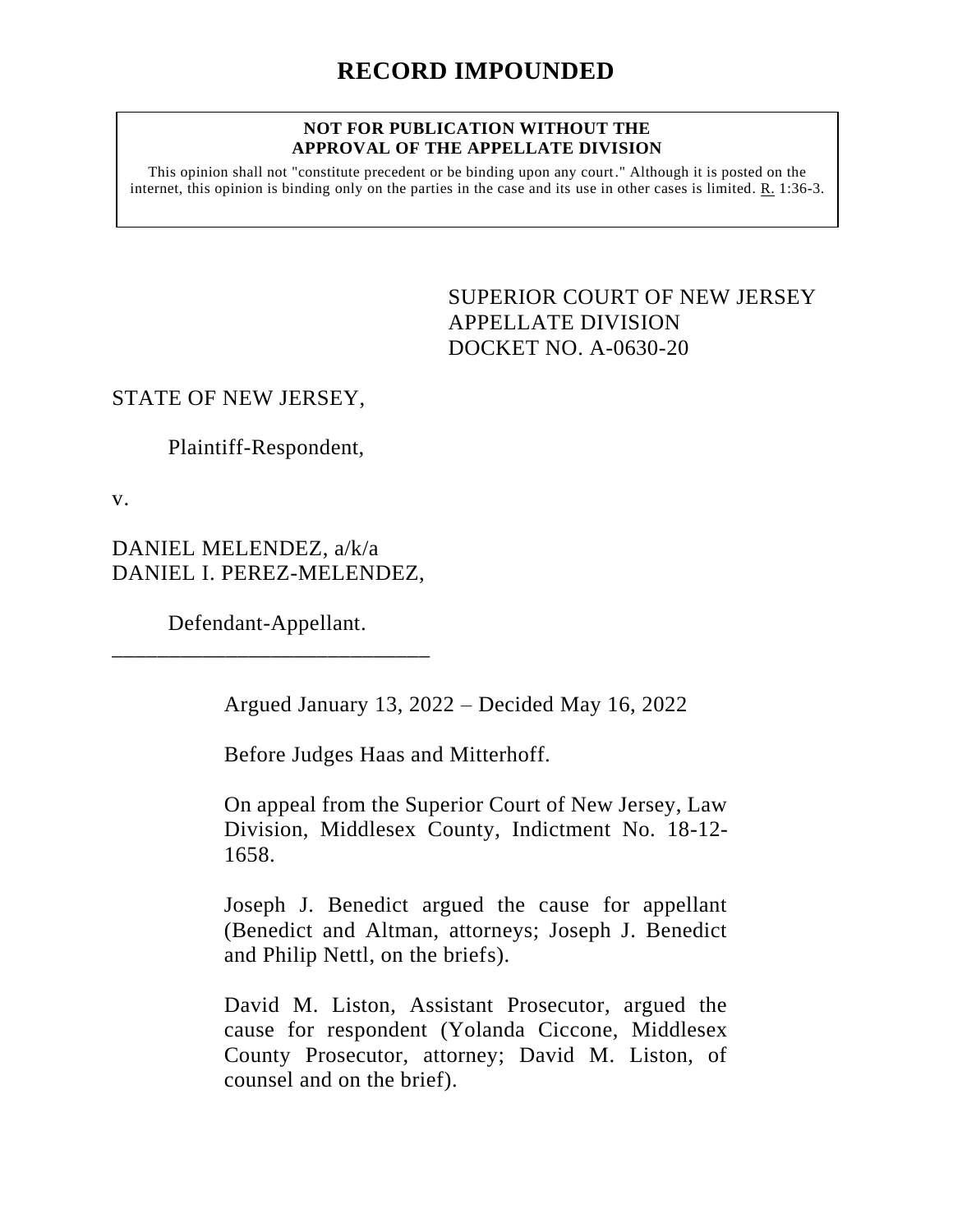PER CURIAM

Defendant Daniel Melendez appeals from an October 2, 2020 judgment of conviction after a jury found him guilty, following a five day trial of first-degree sexual assault of  $A.H.$ <sup>1</sup> when she was less than thirteen years old, N.J.S.A.  $2C:14-2(a)(1)$ , and third-degree endangering the welfare of a child, N.J.S.A.  $2C:24-4(a)(1)$ . We affirm the conviction but reverse and remand for resentencing on count three.

We discern the following facts from the record. A.H. was born in 2009. A.H. lives with her mother, Evelyn Avalos, and her older sister in Perth Amboy. A.H. has always shared a bedroom with her mother and her sister, each with their own bed. A.H. was two years old when defendant started dating her mother. Defendant would stay at Avalos's residence every two weeks to twenty days. A.H. considered defendant her stepfather. Defendant continued to date Avalos until 2019.

On November 20, 2017, A.H.'s third-grade class had a presentation at school by members of the Middlesex County Child Assault Prevention Project, which was designed to "teach children about their rights to feel safe, strong and

<sup>&</sup>lt;sup>1</sup> We use initials to protect the privacy of defendant's alleged victim. R. 1:38- $3(c)(9)$ ,  $-(12)$ .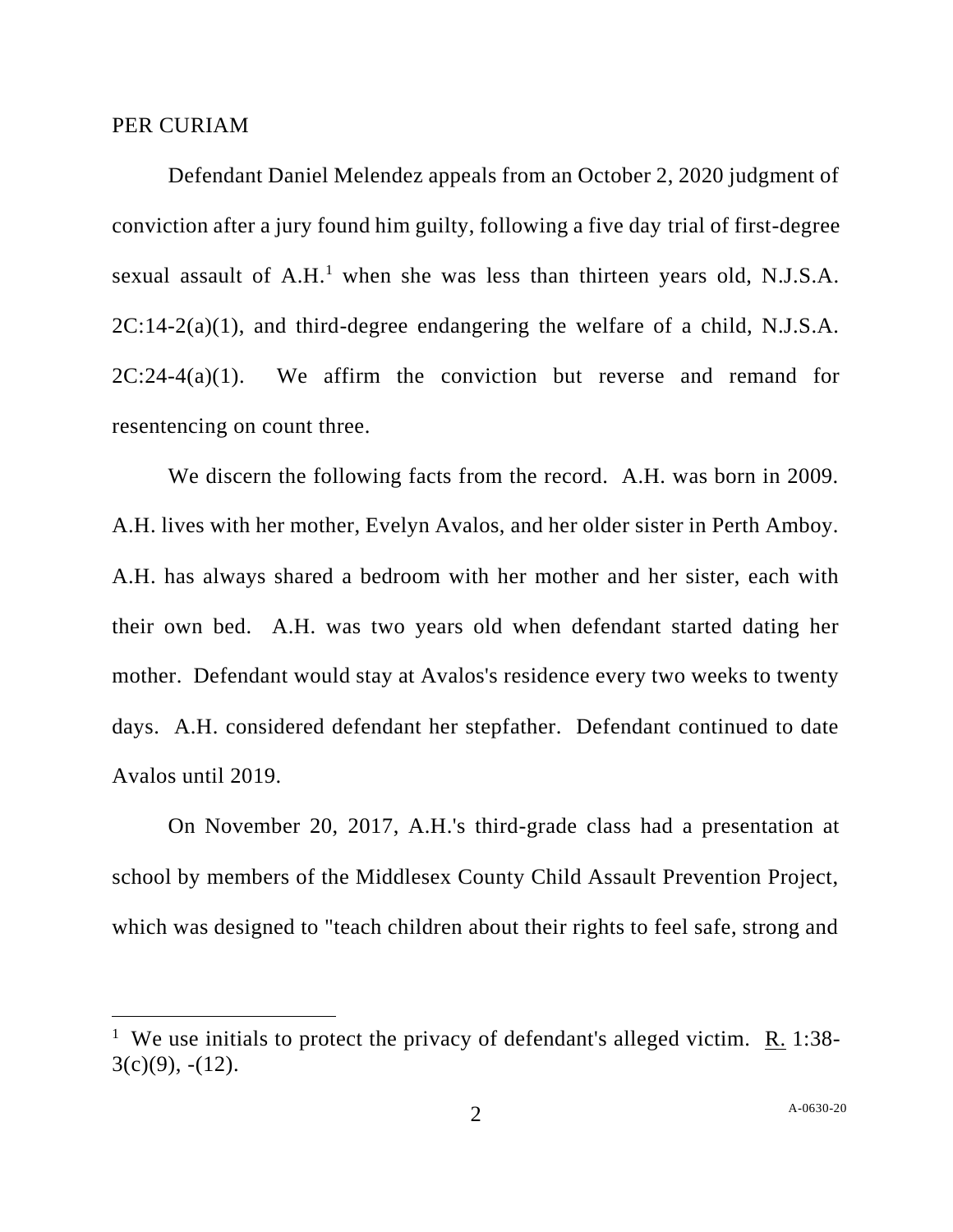free." The children engaged in role playing exercises that addressed bullying, strangers, and "when a trusted adult touches you or wants you to touch them in a way that doesn't make you feel safe." After the presentation, the students were given the opportunity during "review time" to speak privately with a presenter about the workshops, give feedback, and share any experiences of their own.

During review time, A.H. approached Regina Burden, one of the presenters of the program, and disclosed she had been sexually abused by defendant. A.H. disclosed the abuse included sexual penetration. Following A.H.'s disclosure, Burden notified her supervisors, the school counselor, and the Department of Child Protection and Permanency. The police were notified, and after speaking with the school counselor and Burden, Detective Gina Betancourt called the Middlesex County Prosecutor's Office, Special Victim Unit. Detective Michael Connelly of the Middlesex County Prosecutor's Office spoke to Avalos about A.H.'s disclosure and arranged for a forensic interview.

On November 21, 2017, Agent Nicole Ortiz-Franklin conducted a video recorded forensic interview of A.H. During the interview, A.H. described the most recent incident as having occurred in October 2017 when her mother was in Guatemala. A.H. and her sister were staying with their grandmother, but A.H. explained defendant took her and her sister for the day to their apartment and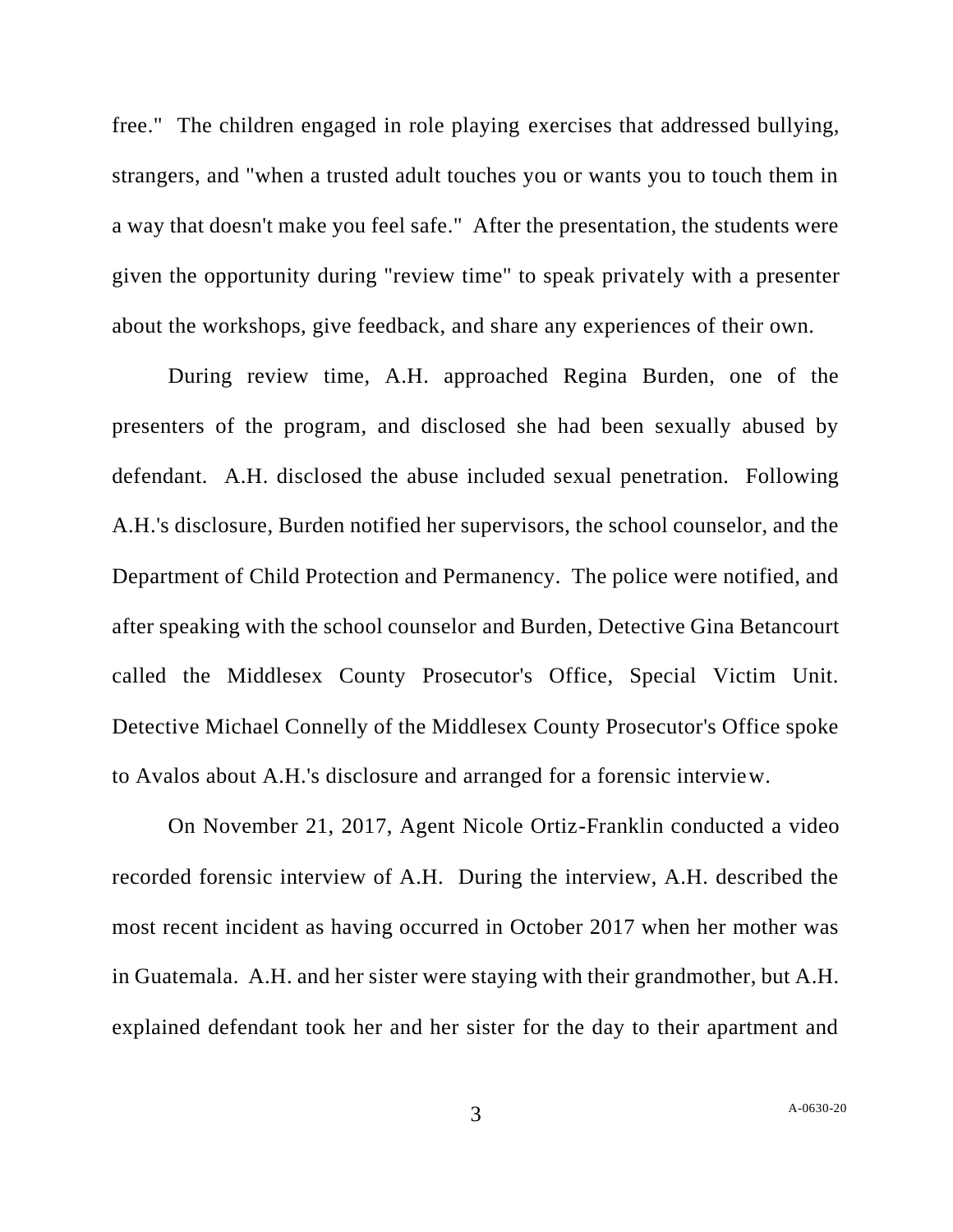told A.H.'s grandmother he would return them at nine. A.H. stated defendant was in the same bedroom as A.H. and her sister and when A.H.'s sister went to use the bathroom, defendant pulled A.H.'s pants and underwear down and touched the outside of her vagina, which she called her "private part," with his hand. A.H. then said defendant went on top of her, put his penis, which she called his "private part," in her private part, and began moving. When defendant was done, A.H. stated he told her she could not tell anyone and that it was their secret.

During the interview A.H. also stated defendant had been sexually abusing her since she was six years old. A.H. described how the abuse would often happen when her mom was cooking, and her sister was in the living room or bathroom. A.H. explained defendant would tell her to go into the bedroom. Once inside the bedroom, A.H. stated defendant would put a towel under A.H. A.H. said defendant told her she could not tell anyone because it was their secret. When asked about if A.H. ever saw anything come out of defendant's private part, A.H. said a white liquid would come out after he had his private part inside her private part.

On January 17, 2018, A.H. met with Dr. Gladibel Medina, the Medical Director of the Dorothy B. Hersh Child Protection Center of St. Peter's Hospital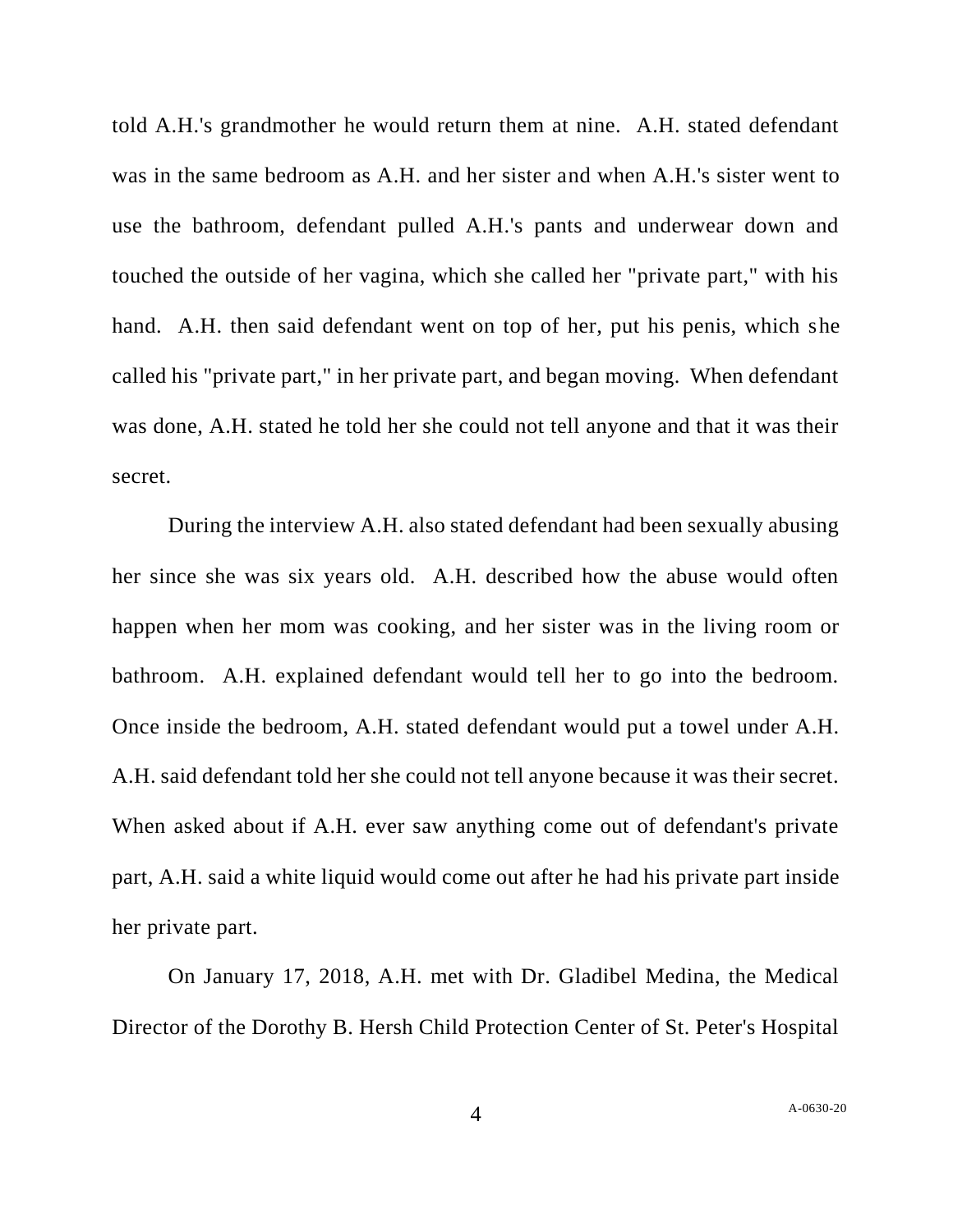in New Brunswick. At the meeting, Dr. Medina spoke to A.H., gathered A.H.'s medical history, examined A.H., and spoke to Avalos. A.H. told Dr. Medina about how "she was touched in her front genital region inside by the person's penis moving around" and that "white liquid popp[ed] out of the person's penis onto her and a towel[.]" A.H. also mentioned "discomfort inside between her labia" and that she had difficulties peeing immediately after the incidents occurred, which would last for about a day. Dr. Medina described A.H.'s difficulties peeing as dysuria or painful urination. Dr. Medina observed no visible signs of sexual abuse.

On December 20, 2018, a Middlesex County Grand Jury returned a multicount indictment against defendant, charging him with first-degree sexual assault of a victim who was less than thirteen years old, N.J.S.A. 2C:14-2(a)(1) (count one), second-degree sexual assault, N.J.S.A. 2C:14-2(b) (count two), and second-degree endangering the welfare of a child, N.J.S.A. 2C:24-4(a)(1) (count three).

On September 13, 2019, at a pre-trial conference, the State notified the judge that it filed a motion to admit A.H.'s statements to Dr. Medina under N.J.R.E. 803(c)(27). On September 24, 2019, the judge held a N.J.R.E. 104 hearing on Dr. Medina's testimony. At the hearing, the State informed the judge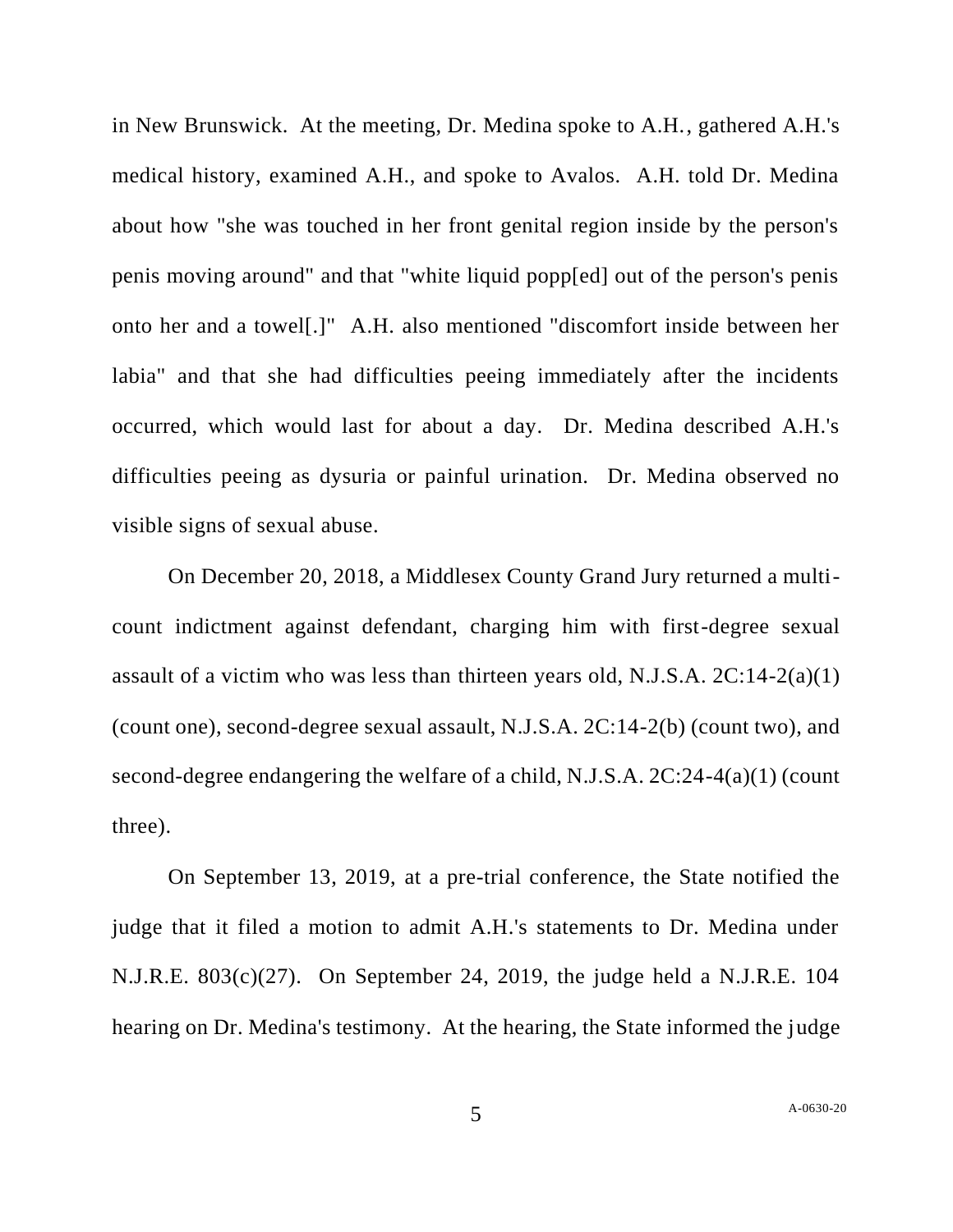it intended on eliciting the entirety of Dr. Medina's report and her findings. Accordingly, the judge expanded the hearing to include the admissibility of Dr. Medina's findings and opinions. Dr. Medina testified her diagnosis of child sexual abuse was based on her conversations with A.H. and Avalos and her physical examination of A.H. The judge expressed concern that allowing Dr. Medina to testify about her diagnosis of sexual abuse went to the ultimate issue. The State argued Dr. Medina should be allowed to testify to her opinion because she reached her conclusion "based on the medical history she received as well as the physical examination that she conducted." Defendant argued allowing Dr. Medina to testify that she made a diagnosis of sexual abuse would constitute reversible error and highlighted the importance of leaving the fact-finding to the jury.

At the conclusion of the hearing, the judge decided:

1) Dr. Medina can testify. She can testify to the statements that were made to her by [A.H.], but they can only be testified in the context if those were the statements that she relied upon to provide the jury with her opinion that:

1) The nature and the detail that she -- the nature and the detail of the event that [A.H.] provided to Dr. Medina in light of [A.H.]'s age is an indicator of sexual contact. And that –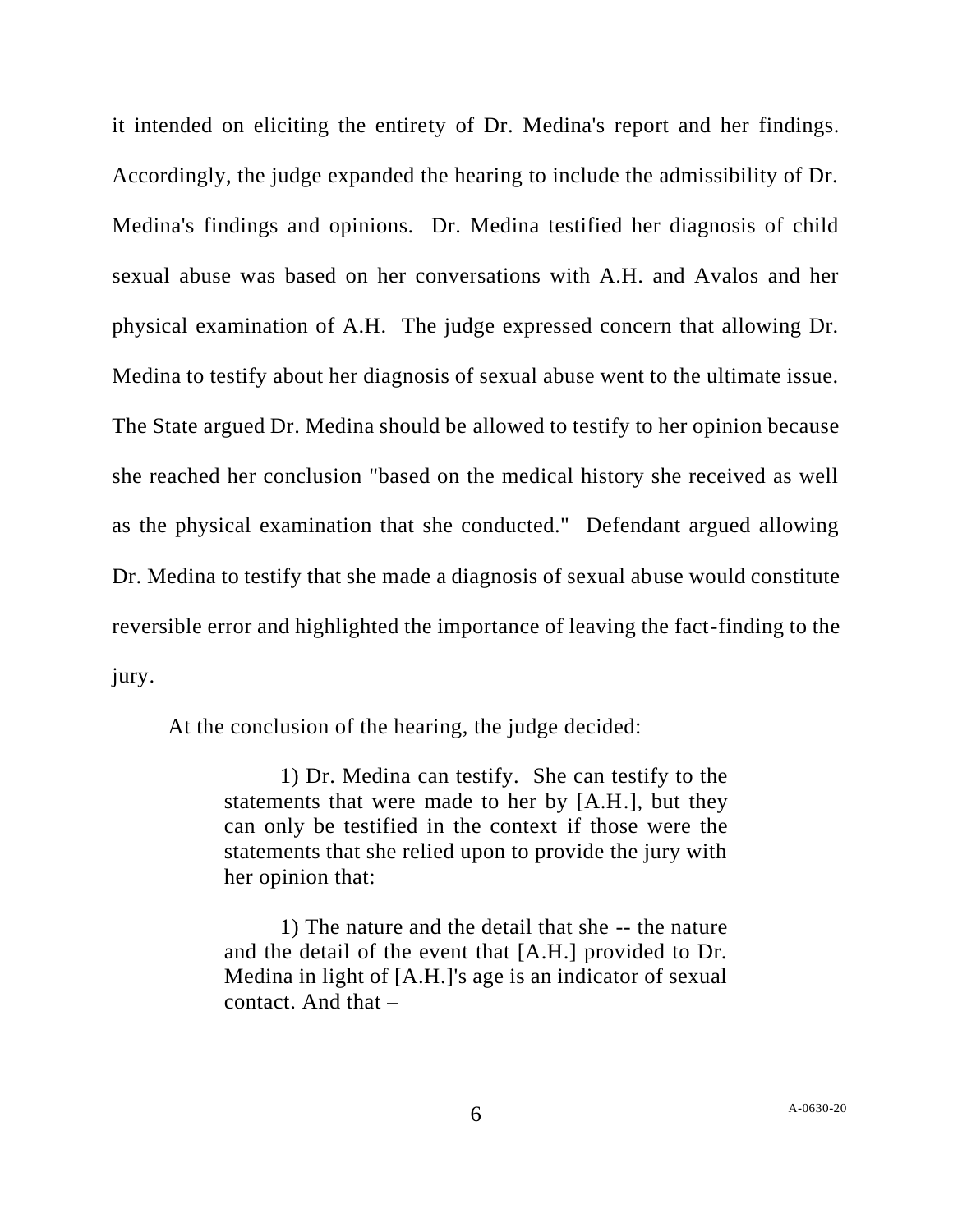[2)] Secondly, [A.H.] expressing irritation when she voided after the alleged sexual contact is, also, an indicator of sexual contact.

Dr. Medina will only be permitted to testify as to those opinions. Would not -- is not permitted to testify as to any opinion as to she has as to whether there was inappropriate sexual contact or not. And that the jury will be given a limiting instruction -- an appropriate limiting instruction advising them that Dr. Medina testifying as to the statements for Ashley are solely for the purposes to educate the jury as to what Dr. Medina relied upon in providing her opinions before the jury. But that her opinions are to be evaluated by the jury to be only as credible as the underlying facts that she relied upon.

Defendant's trial occurred over the course of five days. The State presented testimony from various witnesses including Burden, Detective Betancourt, A.H., Avalos, Sergeant Connelly, Dr. Medina, and Agent Ortiz-Franklin. The State also played the forensic interview. After the State's witnesses, the State moved to amend count three, endangering the welfare of a child, from second-degree to third-degree. Defendant testified on his own behalf.

Directly relevant to this appeal is Dr. Medina's testimony. After being qualified as an expert, Dr. Medina testified about her meeting with A.H., including A.H.'s medical history and A.H.'s physical examination. The State then asked Dr. Medina, "[a]nd, Doctor, did you come to a conclusion or make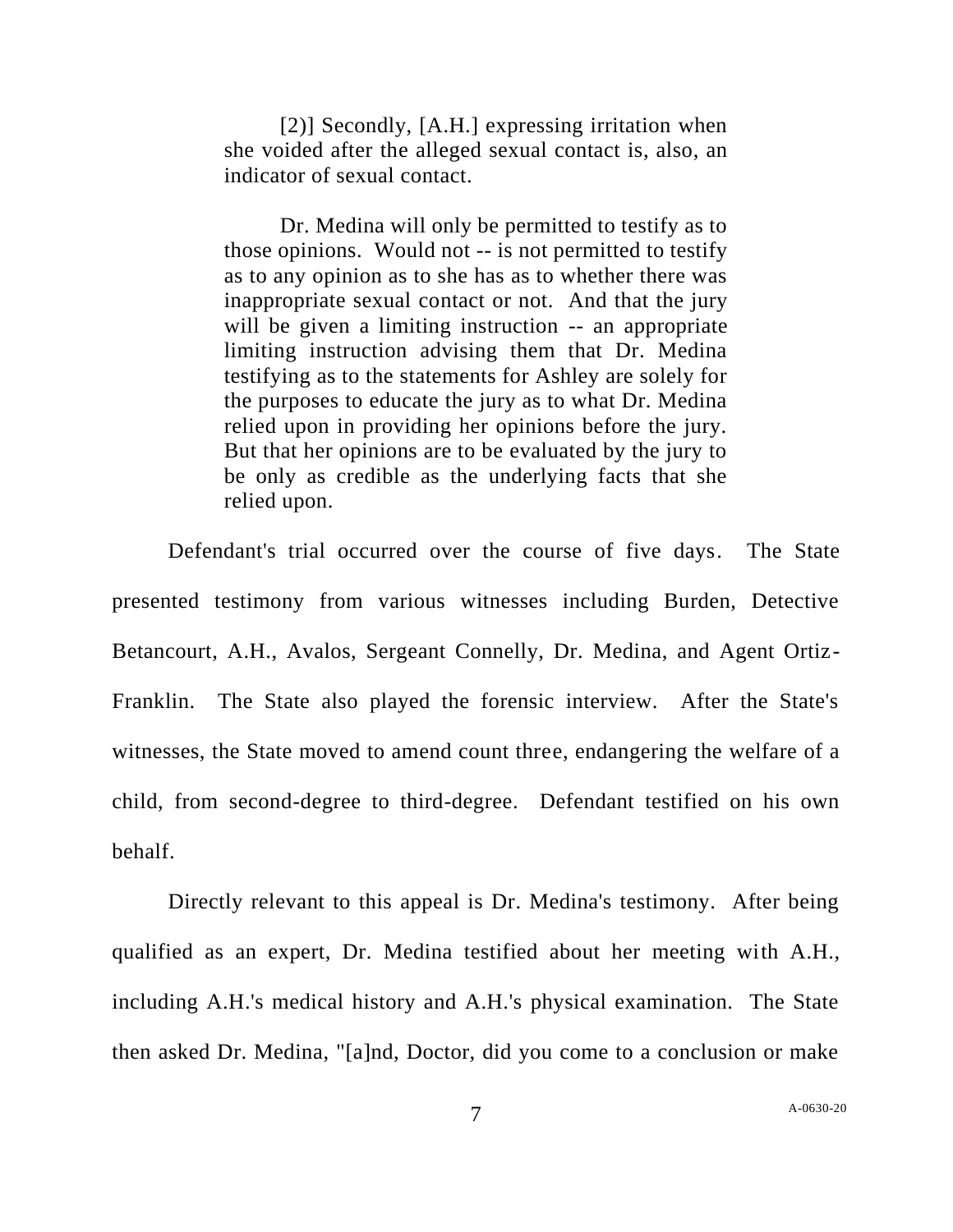findings with respect to your examination of [A.H.]?" Dr. Medina replied, "[s]o the medical history I gathered and her physical examination -- the medical history I gathered from mom and [A.H.] in addition to the physical examination supported her disclosure of being sexually assaulted."

Defendant objected, and the judge held a sidebar. The judge made it clear that Dr. Medina was not to give an opinion as to whether there was sexual abuse. After excusing the jury, the judge explained to Dr. Medina that she "could not give an opinion as to whether or not [she] believed there was sexual abuse here, child sexual abuse[,]" but she "could give [her] opinion as to whether in the course of the interview there were -- there were indicators that are consistent with someone being sexually abused so that [her] opinions [were] not particular as to [A.H.], but in general." The judge went on to state:

> And the classic example was you had testified that due to the language that she used in presenting her history, the detail and the choice of words as I understood your testimony that the words that she used were words that were con -- that, in your opinion, were more consistent with someone experiencing an event as opposed to observing an event.

. . . .

And that is something you're looking for in terms of whether there  $was - in terms of that is an indicator, then$ of sexual abuse.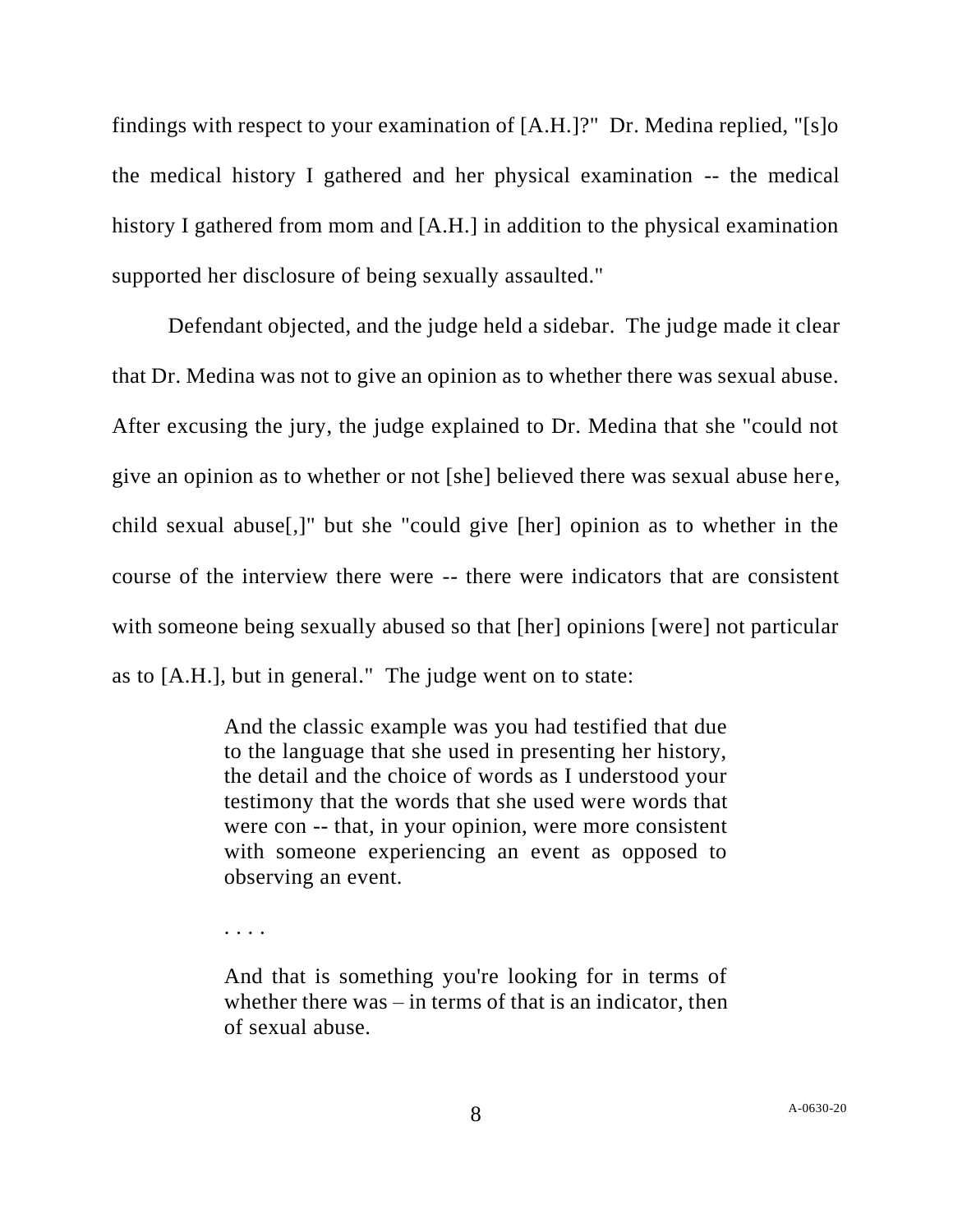The judge also stated, "if you relate it to this case then you're giving an opinion as to the guilt of the defendant and you want to avoid that."

After Dr. Medina expressed some confusion, the judge clarified that "it being an indicator to [her] of sexual assault . . . would be an opinion that would be permissible as opposed to this is sexual assault." The State argued Dr. Medina's answer was within those parameters. Defendant, however, argued Dr. Medina's response went right to guilt and that failing to strike the answer and provide a curative instruction would be "reversible error, because the bell's been rung, and we can't unring that." Although the judge in hindsight "understood exactly what [Dr. Medina was] saying[,]" because the judge thought the response came off as Dr. Medina giving an opinion, the judge decided to strike the last question and answer.

Before the jury came back in, the State clarified that it was going to ask Dr. Medina if there "were any indicators of sexual assault" and "what those indicators were." The judge approved but clarified that "when she's giving these opinions as to indicators it's in general, it's not specific as to this case." The State then questioned how general Dr. Medina's testimony had to be considering "there were specific indicators based on the history that [A.H.] gave in th[e]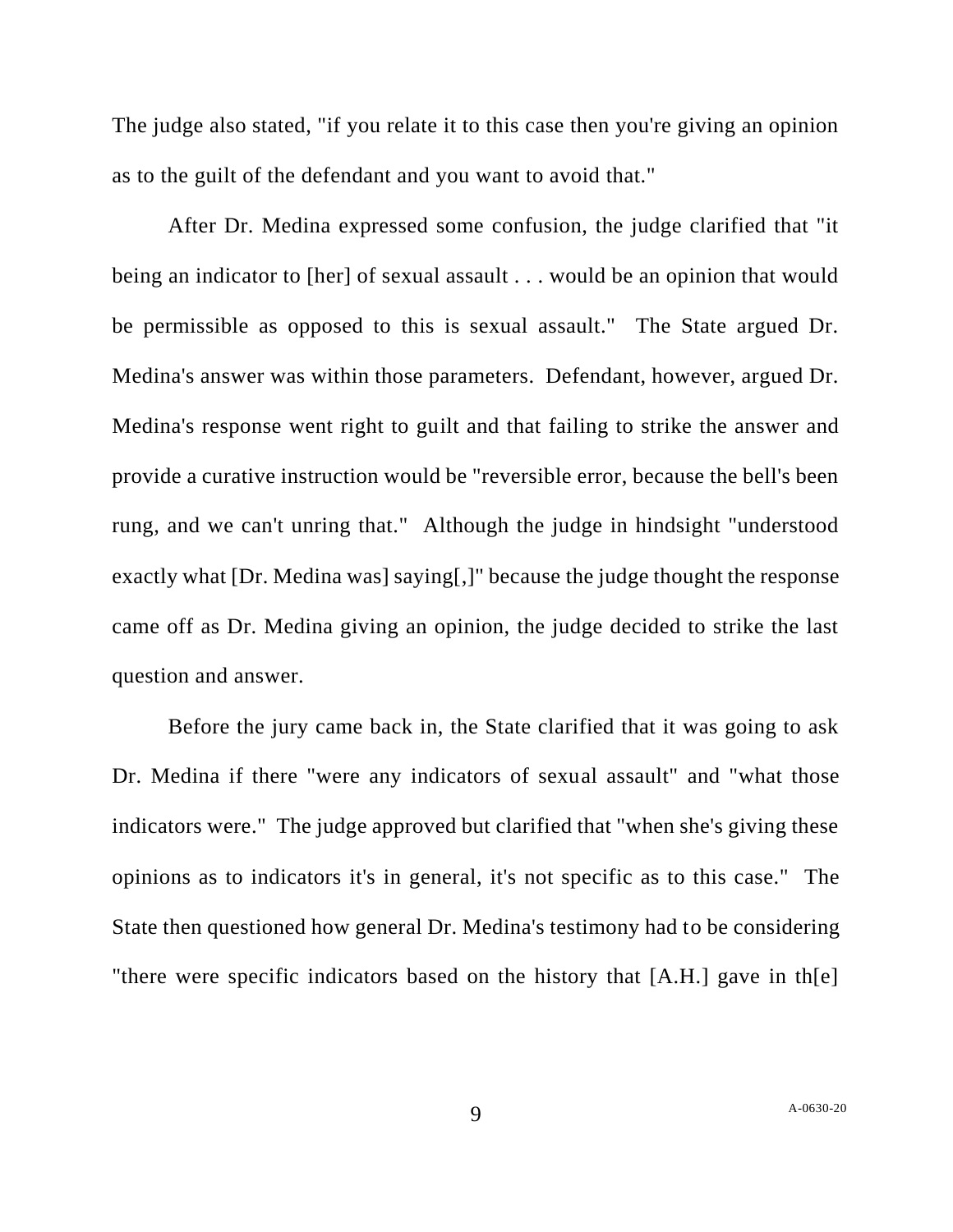examination." The judge then stated, "[w]e have to balance between using the specific history of [A.H.] with her providing general opinion as to indicators."

The judge then instructed the State to preview what Dr. Medina's testimony would be. Upon hearing Dr. Medina repeat everything A.H. told her and relating her statements to indications of sexual assault, defendant protested that he did not want the curative instruction and that the judge should "let it come in because this [was] worse. . .. Because now they[] [were] going to hear a second time again." Defendant objected to the entire line of previewed questioning. The judge did not "find it objectionable to how the State wishe[d] to proceed in this matter." Even though Dr. Medina would be going through the same information as presented earlier in her testimony, the judge found it was not unduly prejudicial and would be "informative to the jury." The judge then brought the jury back and instructed them to ignore the last question and answer.

When asked by the State what indicators of sexual assault were found, Dr. Medina stated "[s]o in [A.H.]'s case it was the sexually explicit details she provided and the physical symptoms [,]" which Dr. Medina clarified was the painful urination. When asked "[a]nd what about that detail is an indictor to you[,]" Dr. Medina stated:

> The details that she provided of the person taking her clothes and his clothes off and putting his penis in her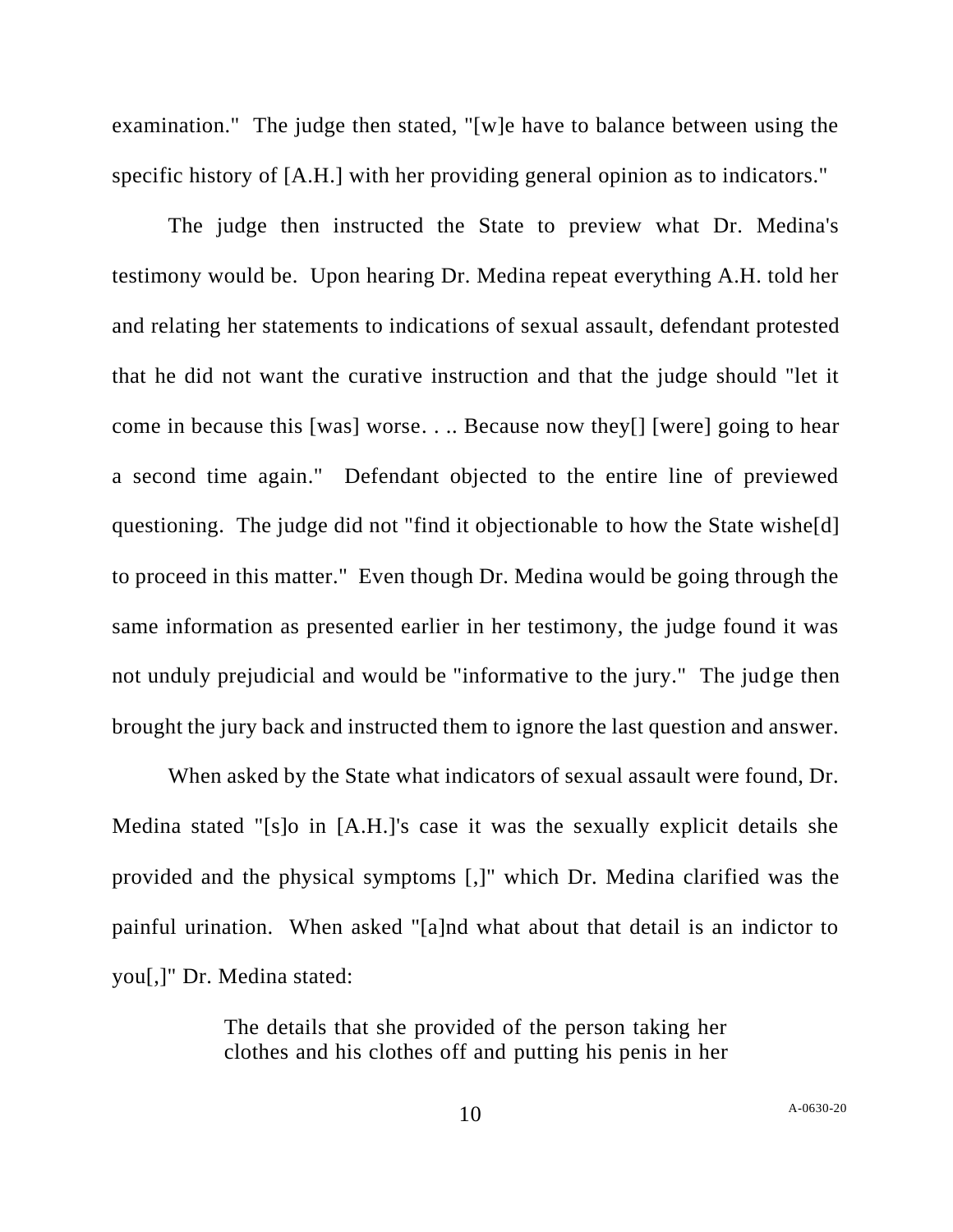front genital area, moving while that was happening, white liquid popping out into her body and the towel that was placed under her by this person and experiencing discomfort when the inside was touched.

The State then asked, "and what about that was an indicator of sexual assault to you, Doctor?" For both questions, defendant objected, arguing the question was asked and answered. After overruling the first objection, the judge held a sidebar on the second objection. The judge then specifically instructed the State how to phrase the question to Dr. Medina and allowed the testimony to resume.

Cross-examination, re-direct, re-cross and the second re-direct all proceeded without objection as to Dr. Medina's testimony. On the second recross, defendant suggested Dr. Medina made a "faulty finding" because she did not include certain details, which came from A.H.'s mother, in her report. Defendant suggested that A.H. "might have observed these . . . certain explicit [experiences]." Finally, on the last re-direct, the State asked, "Dr. Medina, were there additional details that led to your conclusion that [A.H.] had experienced this and not observed it?" Dr. Medina responded, "[n]o, everything is in my report." Defendant did not object to that question, and Dr. Medina's testimony finished.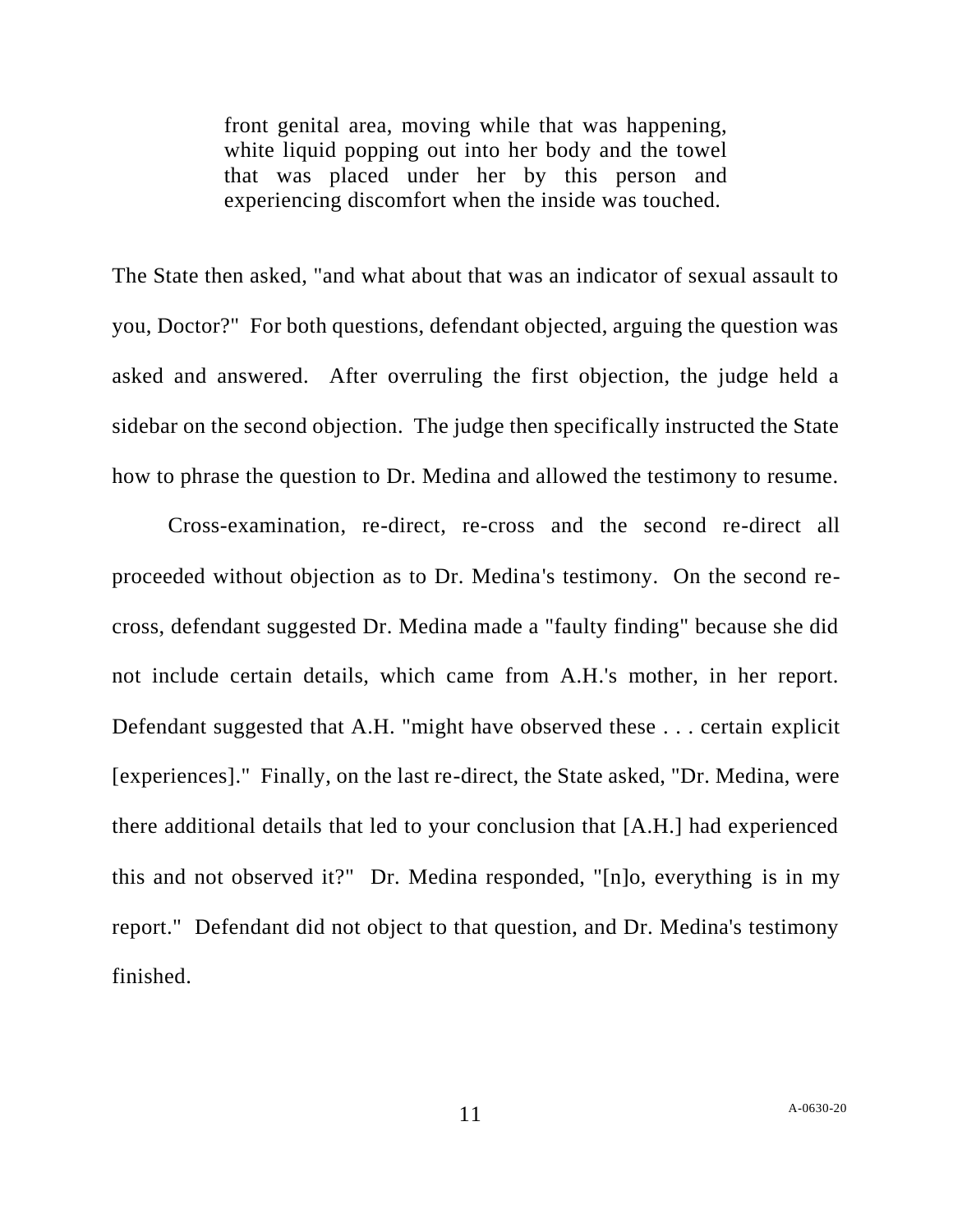The jury ultimately found defendant guilty on count one and three.<sup>2</sup> Defendant was sentenced on September 9, 2020. At sentencing, the judge determined only aggravating factor nine, the need to deter defendant and others from violating the law, applied. Further, the judge found defendant's lack of criminal history was a mitigating factor. On count one, the judge sentenced defendant to the minimum sentence of twenty-five years' imprisonment without eligibility for parole pursuant to the Jessica Lunsford Act, N.J.S.A. 2C:14-2(a). On count three, the judge sentenced defendant to seven years' imprisonment to run concurrently to the sentence imposed on count one. This appeal followed.

On appeal, defendant presents the following arguments for this court's consideration:

## POINT I

## [DR. MEDINA'S TESTIMONY USURPED THE JURY'S FUNCTION BY EXPRESSING OPINIONS ON THE ULTIMATE ISSUE IN THE CASE.]

A. The trial court committed harmful error by permitting Dr. Medina to express an opinion regarding A.H.'s statements to her.

B. Dr. Medina's violations of the Court's ruling laid waste to any limitations the trial court attempted to place on it.

<sup>&</sup>lt;sup>2</sup> The jury never rendered a verdict on count two because the verdict sheet mistakenly treated it as a lesser included offense to count one.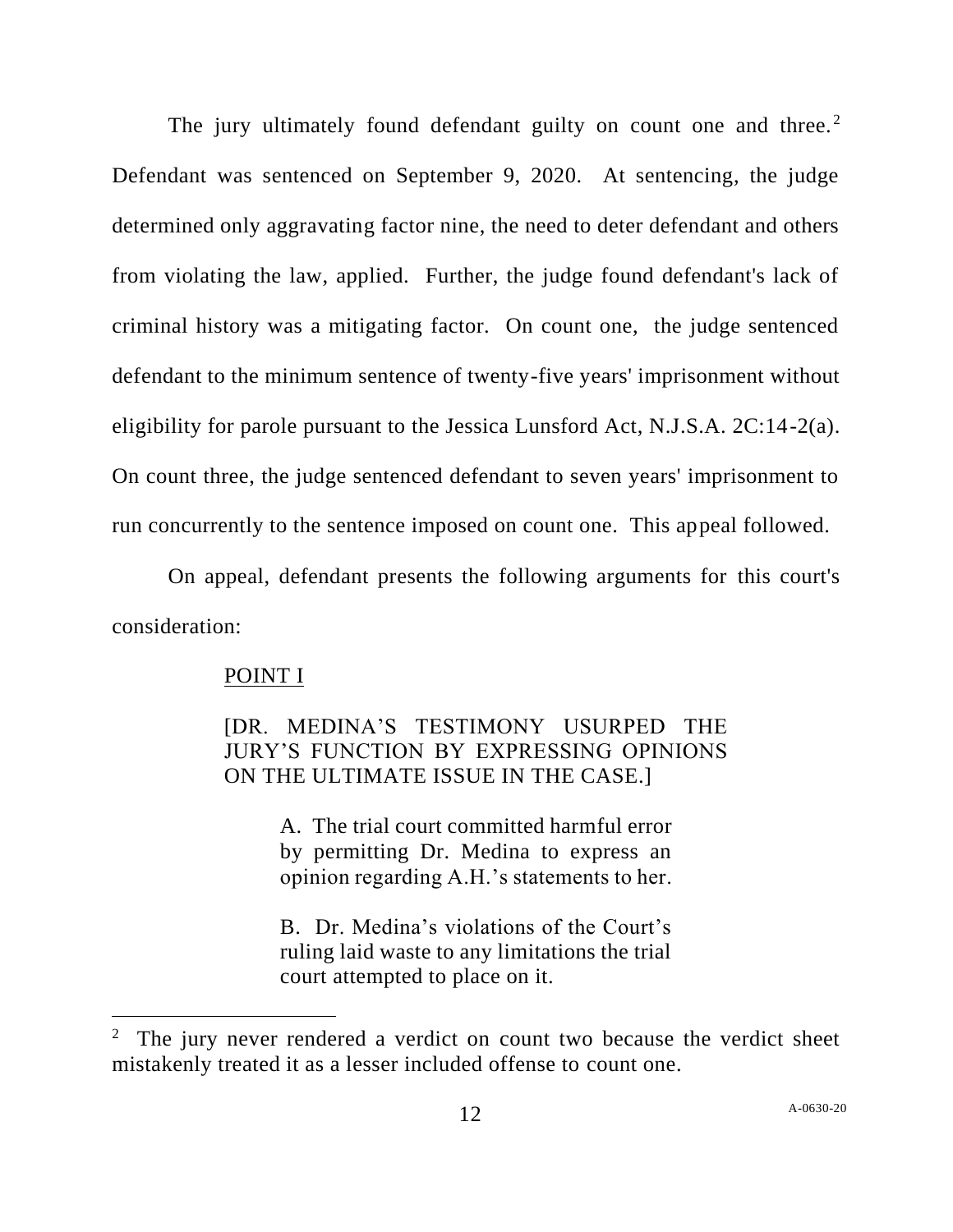This court reviews the trial court's evidentiary rulings for an abuse of discretion. State v. Scott, 229 N.J. 469, 479 (2017). The ruling "should be upheld 'absent a showing of an abuse of discretion' or 'a clear error of judgment.'" State v. Lora, 465 N.J. Super. 477, 492 (App. Div. 2020) (quoting State v. Perry, 225 N.J. 222, 233 (2016)). This court "will not substitute [its] judgment unless the evidentiary ruling is 'so wide of the mark' that it constitutes 'a clear error in judgment.'" State v. Garcia, 245 N.J. 412, 430 (2021) (quoting State v. Medina, 242 N.J. 397, 412 (2020)).

N.J.R.E. 704 states: "Testimony in the form of an opinion or inference otherwise admissible is not objectionable because it embraces an ultimate issue to be decided by the trier of fact." N.J.R.E. 704. While an expert can express an opinion that embraces an ultimate issue, "an expert should not express an opinion on matters that fall within the ken of the average juror or offer an opinion about the defendant's guilt." State v. Cain, 224 N.J. 410, 426 (2016). Nor can an expert offer an opinion on a witness's credibility or bolster a fact witness's "testimony about straightforward, but disputed facts." Id. at 427; see also State v. Frisby, 174 N.J. 583, 595 (2002). As a general matter "expert testimony is not necessary to tell the jury the 'obvious.'" Cain, 224 N.J. at 426 (quoting State v. Nesbitt, 185 N.J. 504, 514 (2006)). Rather, an expert's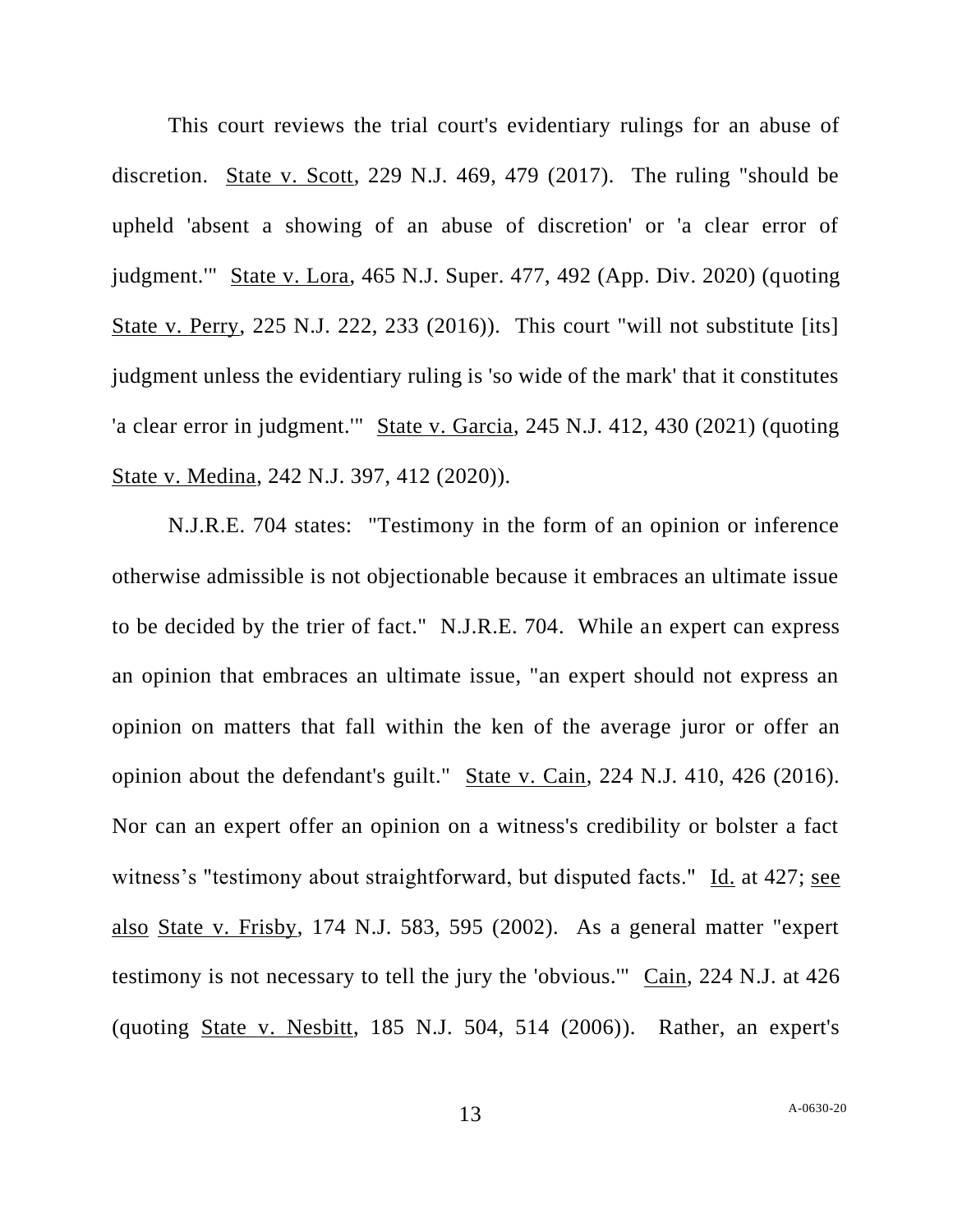testimony must "assist the trier of fact to understand the evidence or to determine a fact in issue." N.J.R.E. 702.

Here, Dr. Medina's testimony fell within the boundaries of the rules of evidence. It is not "obvious" to the average juror what may or may not be an indicator of sexual assault. See Nesbitt, 185 N.J. at 514. Dr. Medina did not "offer an opinion about the defendant's guilt." Cain, 224 N.J. at 427. The expert opinion was that A.H.'s factual account "supported [A.H.'s] disclosure of being sexually assaulted." Dr. Medina always referred to "the person" when discussing the details A.H. provided to her. Dr. Medina needed to refer to the specifics of A.H.'s case as the basis for her conclusion that the specificity of A.H's account was an indicator that a sexual assault took pace. Although Medina opined that A.H. experienced a sexual assault rather than observed it, that was only after defendant on cross implied that Dr. Medina's report was faulty and that A.H. might have observed sexual encounters. Therefore, defendant is erroneously equating testimony that A.H. had experienced a sexual assault with testimony that defendant was guilty. See State v. Baluch, 341 N.J. Super. 141, 185 (App. Div. 2001).

Finally, we reject defendant's argument that Dr. Medina's testimony limited the jury's ability to assess A.H.'s credibility. Defendant's argument is